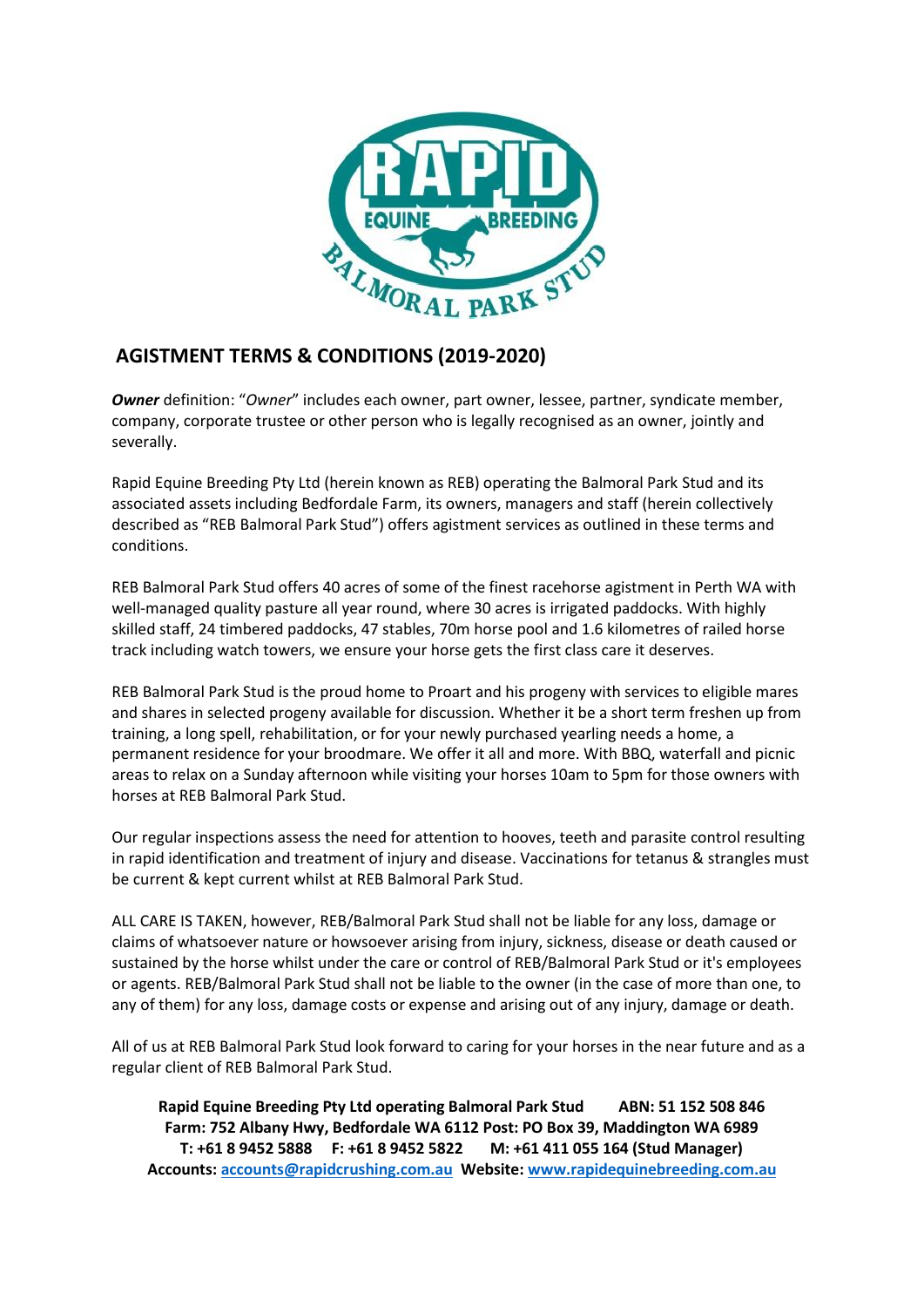#### **AGISTMENT TERMS & CONDITIONS (2019-2020) (continued)**

Horses are not to be delivered without prior arrangement with REB Balmoral Park Stud by contacting the Stud Manager, Brian Collison on 0411 055 164/ brian@rapidequinebreeding.com.au .

A minimum of 2 weeks' notice is required for horses leaving REB Balmoral Park Stud and all accounts must be settled prior to collection of the horse or by prior arrangement with Stud Manager and Neil Irvine.

All horses will be wormed on arrival at REB Balmoral Park Stud and depending on where they have arrived from, may be held in quarantine for a period of up to 14 days.

The Owner must notify REB Balmoral Park Stud immediately if the Owner becomes aware that the horse suffers or has been in contact with any significant or notifiable sickness, disease or injury. Veterinary services for the horse and/or progeny may be provided at the discretion of the REB Balmoral Park Stud staff in consultation with REB Balmoral Park Stud's veterinarian(s). The Owner will pay all veterinary and other charges incurred.

The horse is at the Owner's risk at all times. It is the Owner's responsibility for the insurance of the horse and any progeny against all risks while they are at REB Balmoral Park Stud or being transported to and from the property. REB Balmoral Park Stud shall not be responsible for any disease, accident, illness or injury howsoever caused or arising to the horse whilst transporting to or from REB Balmoral Park Stud, or at the property.

The Owner agrees to pay agistment to REB Balmoral Park Stud (refer to Fee Schedule) and other charges such as all veterinary fees, medications, dressings, advertisements, transport costs and other external expenses while the horse is at REB Balmoral Park Stud. Invoices are issued monthly and are payable within 30 days. Interest at 1.5% per month is payable on accounts overdue more than 45 days. REB Balmoral Park Stud reserves the right to amend all fees and charges without notice. REB Balmoral Park Stud reserves the right to request advance payment of fees.

The Owner gives REB Balmoral Park Stud a lien over the horse and progeny for payment of the agistment fees and all other charges and expenses which the Owner must pay under this Agreement. This means that the Owner may not remove the horse or its progeny from the property while any part of this Agreement is NOT fulfilled. REB Balmoral Park Stud may sell the horse and/or its progeny at public auction or by private sale, to recover any monies unpaid for 90 days after REB Balmoral Park Stud has sent the account, Debt Collector fees will be at the expense of the Owner.

The Owner irrevocably appoints REB Balmoral Park Stud as the Owner's attorney with power to sell the horse and/or its progeny and to sign all transfers and other documents and do everything necessary to effect and complete the sale and to receive the purchase price and credit it towards the costs of the sale and all monies owing.

**Rapid Equine Breeding Pty Ltd operating the Balmoral Park Stud ABN: 51 152 508 846 Farm: 752 Albany Hwy, Bedfordale WA 6112 Post: PO Box 39, Maddington WA 6989 T: +61 8 9452 5888 F: +61 8 9452 5822 M: +61 411 055 164 (Stud Manager) Accounts: [accounts@rapidcrushing.com.au](mailto:accounts@rapidcrushing.com.au) Website: [www.rapidequinebreeding.com.au](http://www.rapidequinebreeding.com.au/)**